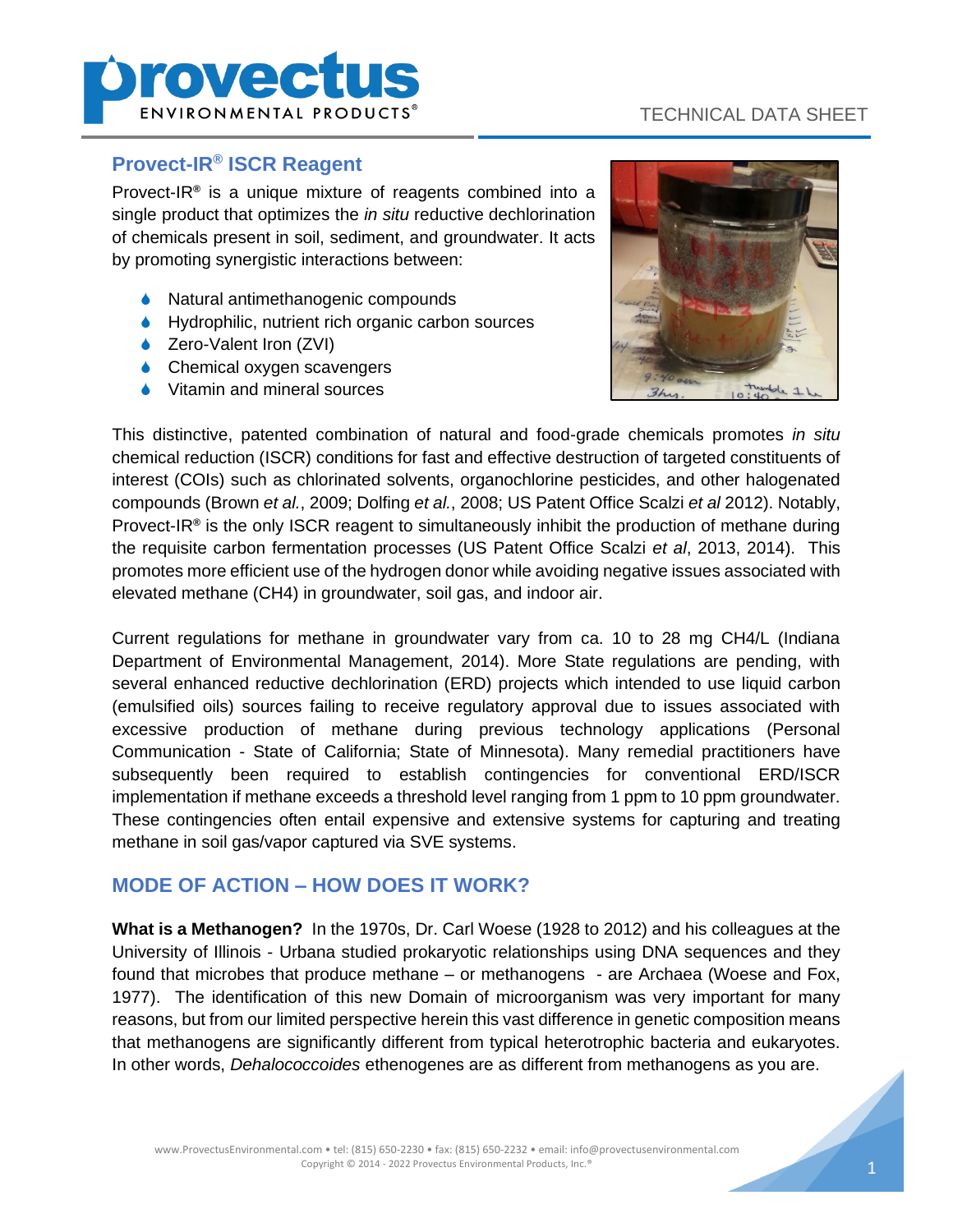

**What is a Statin?** A statin can be defined as "a class of lipid-lowering drugs that reduce serum cholesterol levels by inhibiting a key enzyme involved in the biosynthesis of cholesterol". Lovastatin is a widely known, potent statin used for decades to lower cholesterol in human blood by inhibiting 3-hydro-3-methylglutaryl-coenzyme A (HMG-CoA) reductase, which is a key enzyme in the cholesterol biosynthesis pathway (Alberts et al., 1980). It was the first statin approved by the United States Food and Drug Administration in 1987 as a hypercholesterolemic drug.

**What is Red Yeast (Rice) Extract?** The red yeast rice (RYR) extract that is component of Provect-IR**®** is a substance extracted from rice that has been fermented with a type of yeast called Monascus purpureus. Red yeast extract is used as a food coloring, food additive/preservative, and is widely consumed by humans. The RYR extract contains a number of monacolins - most importantly, Monacolin K, otherwise known as Lovastatin or Mevinolin. Monacolin K is the only naturally occurring statin compound. In addition to Monacolin K, RYR extract also contains monounsaturated fatty acids and other vitamins that will effectively stimulate anaerobic bacteria in the subsurface.

**So - How Does a Statin Inhibit a Methanogen?** Interestingly, Monacolin K is a potent inhibitor of methanogenic archaea because cell membrane production in archaea shares a similar pathway with cholesterol biosynthesis (Miller and Wolin, 2001). And since methanogens are so uniquely different than bacteria, the inhibitory effect is not observed in microbes that are typically associated with: i) catabolism of organic contaminants (such as pseudomonas species) and/or, ii) halo-respiration/biodegradation of chlorinated solvents (such as *Dehalococcoides* species). RYR has been used in the cattle industry for decades in efforts to manage rumen microbiology and control methane production in cows.

## **ATTENUATION PROCESSES – SAFER, MORE EFFICIENT ISCR TREATMENT**

In situ chemical reduction as defined by Dolfing et al (2008) describes the combined effect of stimulated biological oxygen consumption (via fermentation of an organic carbon source), direct chemical reduction with ZVI or other reduced metals. The corresponding enhanced thermodynamic decomposition reactions that are realized at the lowered redox (Eh) conditions allow for more effective mineralization of many COIs.

Several ERD substrates and other accelerated anaerobic bioremediation technologies exist (e.g., emulsified oils, non-emulsified oils, carbon-based hydrogen release compounds, vegetable matter + ZVI amendments) that purportedly offer similar responses. However, the Provect-IR**®** antimethanogenic ISCR substrate is unique in its ability to yield Eh values most conducive to reductive dechlorination while simultaneously preventing methane production - which is a waste of the H being generated and potentially a safety issue under field conditions.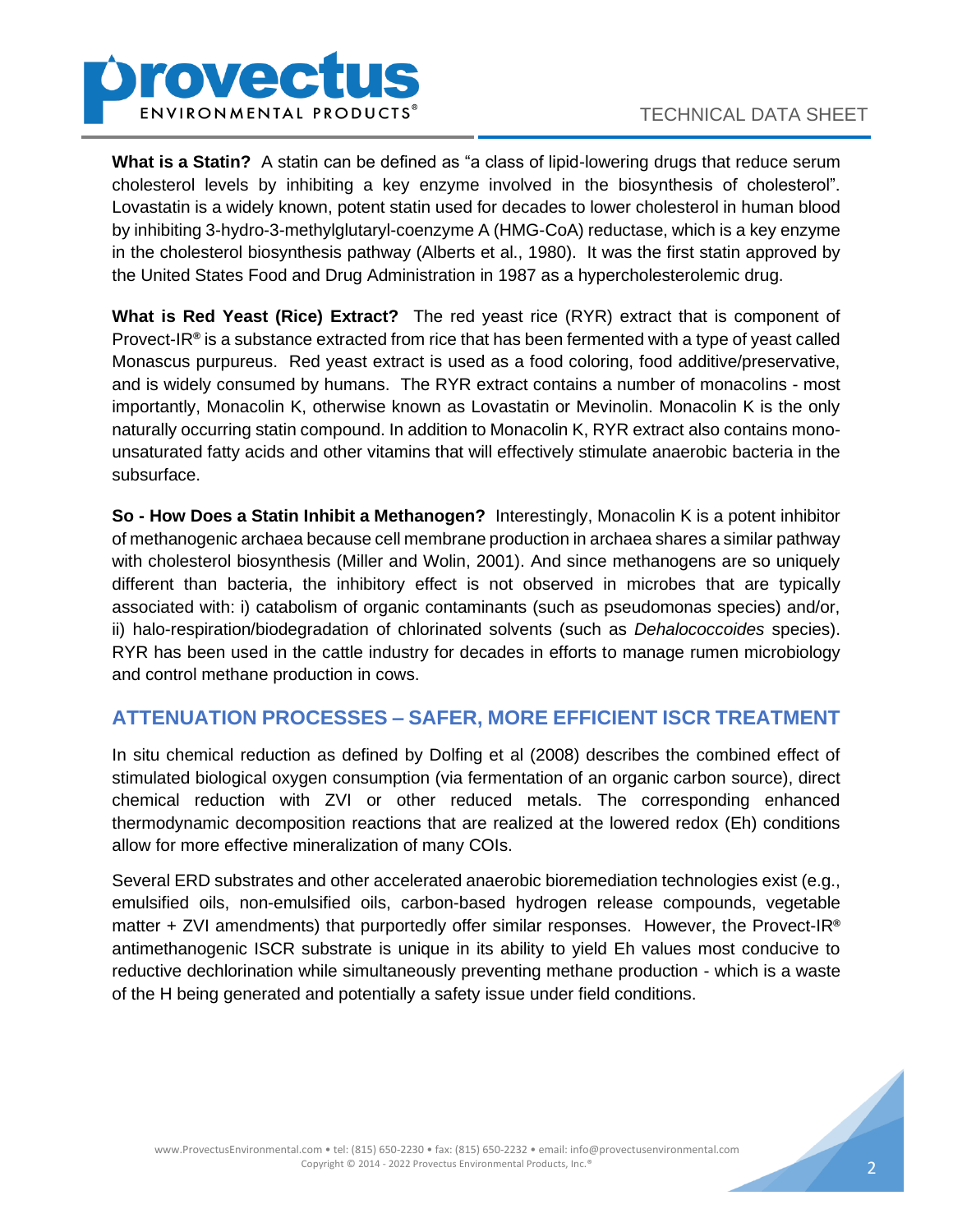



Provect-IR**®** uniquely combines RYR extract with of a variety of specially selected reagents in order to induce genuine ISCR conditions and facilitate the destruction of targeted COIs in a safer, more efficacious manner. As outlined below, it can be used to manage environments impacted by chlorinated solvents, pesticides, heavy metals and other COIs.

**Specially Selected Organic Hydrogen Donors:** A variety of hydrophilic, nutrient rich organic carbon sources are incorporated in Provect-IR**®** that assist in promoting the ISCR process. The Provect-IR bioremediation amendments consist of slow, medium and long-term release carbon sources. Such a formulation is desirable because it provides both a rapidly utilized electron donor (calcium propionate), slow-release long-term electron donors (kelp meal and yeast extract) and long-term release carbon sources (other cellulose and hemi-cellulose carbon such as soy meal). More specifically,

- Calcium propionate and other readily biodegradable carbon sources: Following the addition of simple carbon sources such as lactate, formate, ethanol or glucose to an aquifer setting these compounds are often converted rapidly to hydrogen and acetate. Although this is the desired response, the process is sometimes too rapid, and this can result in aquifer acidification (due to rapid VFA production) and the liberation of too much hydrogen (which allows methanogens and sulfate reducers to compete effectively with dehalogenators, which tend to grow more slowly). Hence, calcium propionate is used as a readily biodegradable carbon source.
- Yeast extract: This supplement provides a variety of organic hydrogen donors that have slower release profiles (i.e., they are not fermented as rapidly as proprionate). Yeast extract also contains biological components that are very useful to anaerobes, but are not available through other carbon-only media. In particular, yeast extract provides an abundant source of priming ATPase along with trace nutrients and vitamin B complexes.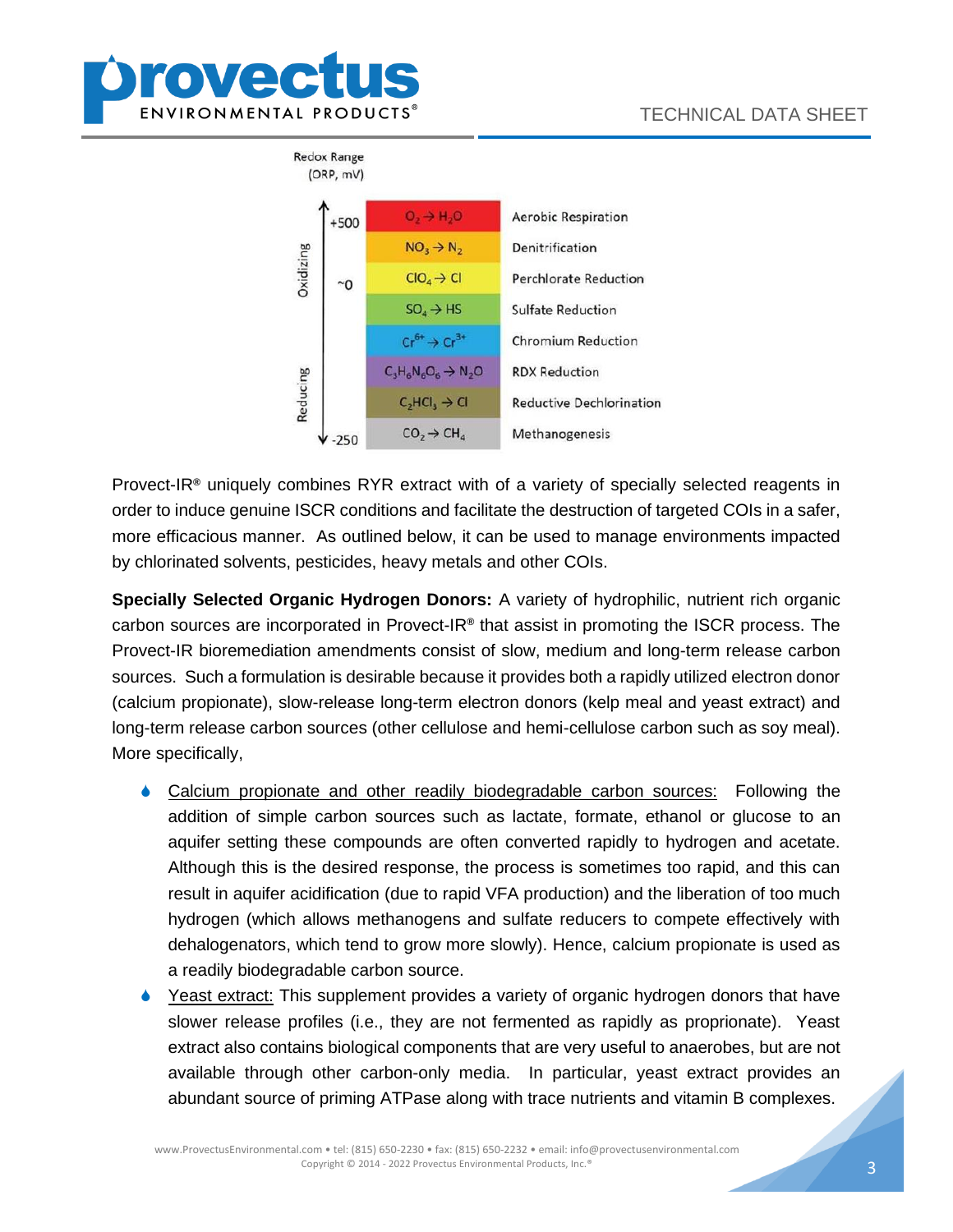

**Kelp meal/Cellulose based carbon:** These hydrogen sources are composed of a hydrophilic, solid and complex carbon that ferment more slowly and inherently generate less methane. The hydrophilic organic component of the kelp meal, for example, is composed of cellulose and hemicellulose and it may be treated during the manufacturing process so that some of the components more easily undergo hydrolysis to glucose while maintaining an overall longevity of 3 to 5+ years.

**Chemical Oxygen Scavengers:** The presence of chemical oxygen scavengers such as sodium sulfite helps minimize performance lag phases that are often observed following the injection of remedial amendments. This is due, in part, to the presence of oxygen that is introduced as a result of the field mixing and blending operations. It takes a certain amount of time and reagent consumption to remove that introduced oxygen and allow the ISCR reactions to proceed. Provect-IR is unique it that manages this impact chemically, which is a more effective, reliable manner thus allowing the ISCR process to be more effective.

**Zero-Valent Iron:** The presence of ZVI in Provect-IR**®** is critical to ISCR reactions. The ZVI is added as a reduced material that is oxidized during the reductive dechlorination reactions which use ZVI as the reducing agent. The beta-elimination reaction mainly produces (chloro)acetylene, ethane/ethane and chloride ions, without the accumulation of potentially problematic catabolites typical of microbiologically mediated sequential reductive dehalogenation processes (e.g., DCE "stall"). As the ZVI reacts, hydroxyl ions are released and pH increases which is useful in neutralizing the acidity generated during the fermentation of carbon, where acids are generated. Oxidized iron species are also produced, where are useful in alpha-elimination reactions and iron cycling. One limitation to ZVI reactions is that they are surface mediated which means that direct contact is required for direct COI destruction.

**RYR Extract:** Provect-IR**®** is the only ISCR amendment that will rapidly induce ISCR conditions while simultaneously preventing or significantly minimizing the production of methane. The benefits are notable:

- Safer: Methane is explosive with an LEL of 5% and an UEL of 15%. Production of methane will result from the addition of any conventional ERD or ISCR amendment: excessive and extended production of methane can result in elevated in groundwater concentrations (as high as 1,000 ppm have been reported) which can lead to accumulation in soil gas subsequently impacting indoor air. State specific regulations for methane in groundwater have been promulgated, with others pending for soil gas and indoor air.
- More Efficient = More Cost Effective: Production of methane is a direct indication that the hydrogen generated from the organic carbon amendments was used by methanogens and the amendment has been wasted because it was not utilized by acetogens or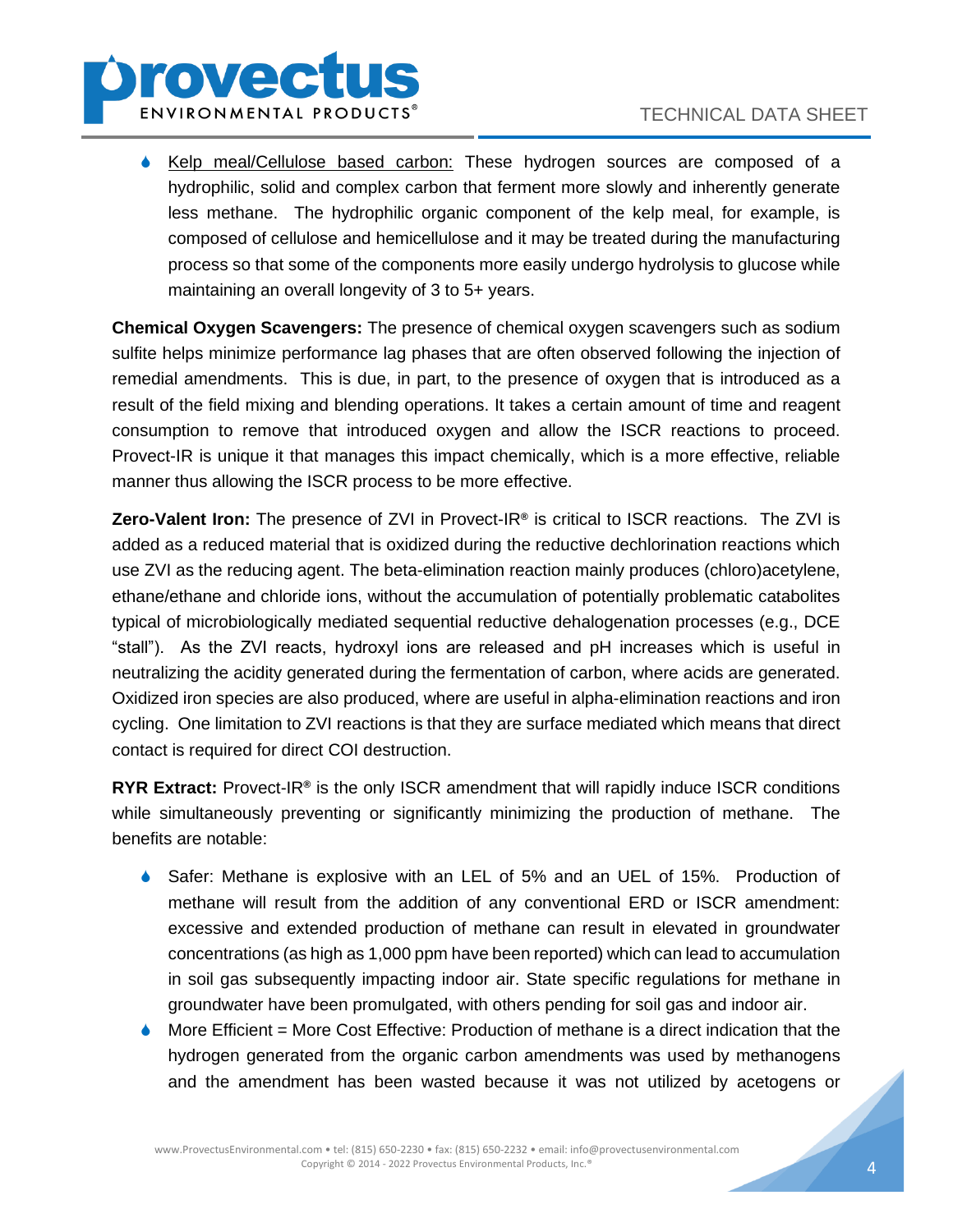

dehalorespiration. By inhibiting the growth and proliferation of methane producing Archaea, chlororespiring bacteria can become the more dominant bacterial populations.

## **PRIMARY FEATURES**

- Effective: No accumulation of dead-end catabolic intermediates as a function of substrate addition (as is common with [emulsified] oils and sources of carbon only).
	- o Does not rely on physical sorption/sequestration as a major "removal" mechanism (as is common with oils).
	- $\circ$  Inherently buffered for pH control will not acidify an aquifer and liberate heavy metals as potential secondary COIs.
- Efficient: Significantly lower costs as a result more efficient amendment utilization and avoidance of contingencies for methane management. No need for additional buffers.
- ♦ Safe: Fewer health and safety concerns as compared with use of traditional ERD or ISCR reagents; Avoid issues associated with new and emerging methane regulations.
- Ease of Use: Green and sustainable. All components integrated in a single package. Logistics with no surprises.
- ♦ Longevity: Engineered profile of carbon sources for multi-year longevity estimated at 3 to 7 years based on site-specific hydrogeology. Reagent will stay in place and remain active which prevents rebound.
- ♦ Improved Performance: More efficient use of hydrogen donors (does not get wasted as methane).
- Adaptable Formulations for Heavy Metals: Will not mobilize arsenic or other heavy metals yielding secondary contaminants (as is common with [emulsified] oils and sources of carbon only). Can be formulated to manage environments that are co-impacted by various inorganic contaminants while simultaneously mineralizing the organic compounds.
- **A** Patented Technologies: Technology end users and their clients are fully protected from all Patent and other legal issues

# **PHYSICAL PROPERTIES**

Particle Size: ranges from ca. <5 to >100 micron (can be manufactured to specifications).

Dry Density: ranges from 0.4 to 0.5 g/cm3

29% Aqueous Slurry Density: ranges from 0.9 to 1.0 g/cm3

29% Aqueous Slurry Viscosity: ranges from 500 to 1,500 cP